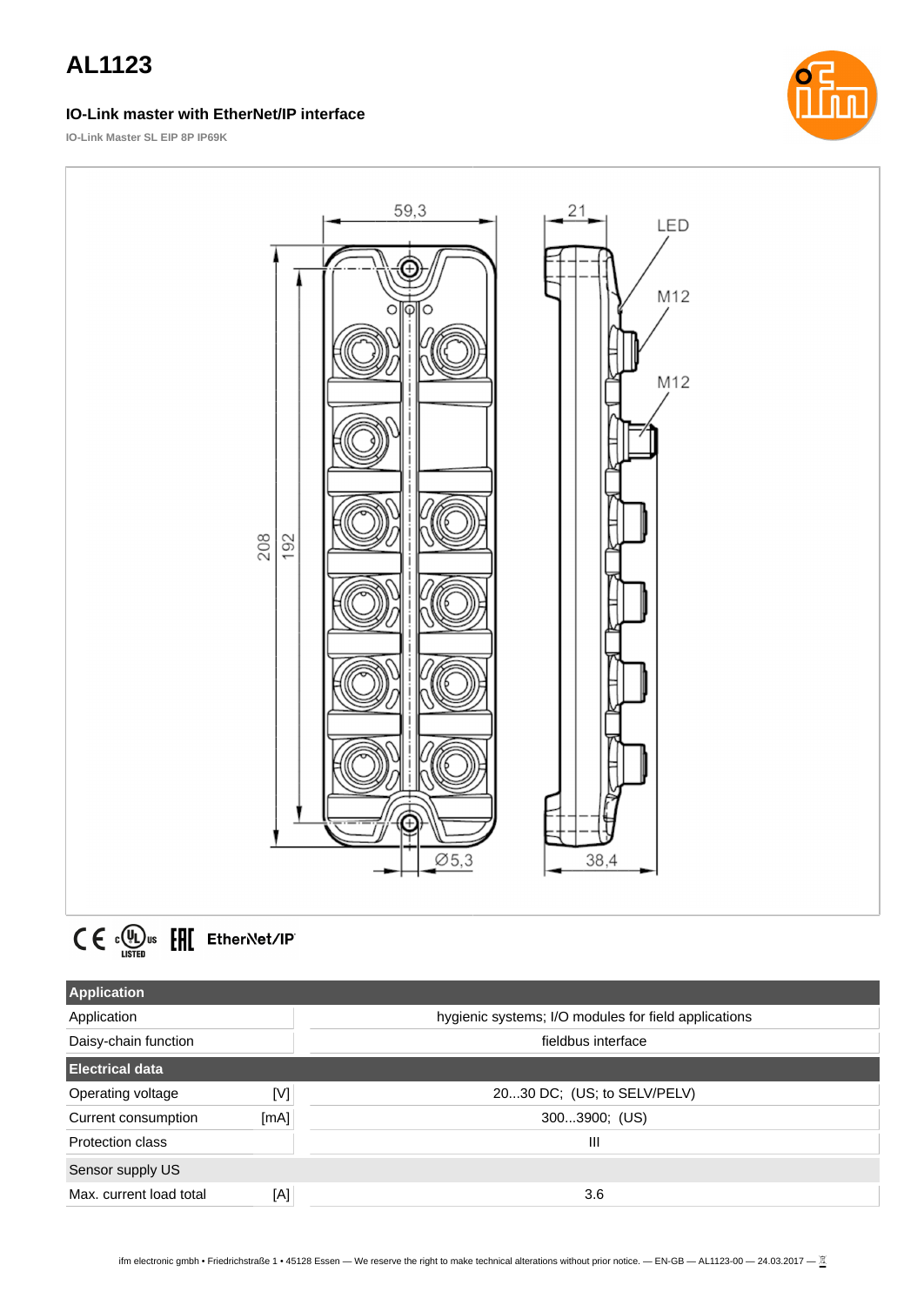### **IO-Link master with EtherNet/IP interface**

**IO-Link Master SL EIP 8P IP69K**



| Inputs / outputs                                   |                                                                                       |                                    |                                                            |  |
|----------------------------------------------------|---------------------------------------------------------------------------------------|------------------------------------|------------------------------------------------------------|--|
| Total number of inputs and                         |                                                                                       | 16; (configurable)                 |                                                            |  |
| outputs                                            |                                                                                       |                                    |                                                            |  |
| Number of inputs and outputs                       |                                                                                       |                                    | Number of digital inputs: 16; Number of digital outputs: 8 |  |
| <b>Inputs</b>                                      |                                                                                       |                                    |                                                            |  |
| Number of digital inputs                           |                                                                                       |                                    | 16; (IO-Link Port Class A: 8 x 2)                          |  |
| Switching level high                               | $[{\sf V}]$                                                                           |                                    | 1130                                                       |  |
| Switching level low<br>[V]                         |                                                                                       | 05                                 |                                                            |  |
| Digital inputs protected<br>against short circuits |                                                                                       |                                    | yes                                                        |  |
| <b>Outputs</b>                                     |                                                                                       |                                    |                                                            |  |
| Number of digital outputs                          |                                                                                       | 8; (IO-Link Port Class A: 8 x 1)   |                                                            |  |
| Max. current load per output                       | [mA]                                                                                  |                                    | 300                                                        |  |
| Short-circuit proof                                |                                                                                       |                                    | yes                                                        |  |
| <b>Interfaces</b>                                  |                                                                                       |                                    |                                                            |  |
| Communication interface                            |                                                                                       |                                    | Ethernet; IO-Link                                          |  |
| Ethernet - EtherNet/IP                             |                                                                                       |                                    |                                                            |  |
| Transmission standard                              |                                                                                       | 10Base-T; 100Base-TX               |                                                            |  |
| Transmission rate                                  |                                                                                       | 10; 100                            |                                                            |  |
| Protocol                                           |                                                                                       | EtherNet/IP                        |                                                            |  |
|                                                    |                                                                                       | IP address: 192.168.1.250          |                                                            |  |
|                                                    |                                                                                       | subnet mask: 255.255.255.0         |                                                            |  |
| Factory settings                                   |                                                                                       | gateway IP address: 0.0.0.0        |                                                            |  |
|                                                    |                                                                                       | MAC address: see type label        |                                                            |  |
|                                                    |                                                                                       |                                    | DHCP, BOOTP, static                                        |  |
| Note on interfaces                                 |                                                                                       |                                    | DLR (Device Level Ring)                                    |  |
|                                                    |                                                                                       | Supported network topologies: line |                                                            |  |
|                                                    |                                                                                       | ring                               |                                                            |  |
| <b>IO-Link Master</b>                              |                                                                                       |                                    |                                                            |  |
| Transmission type                                  |                                                                                       |                                    | COM1 (4,8 kBaud); COM2 (38,4 kBaud); COM3 (230,4 kBaud)    |  |
| IO-Link revision                                   |                                                                                       | 1.1                                |                                                            |  |
| Number of ports class A                            |                                                                                       |                                    | 8                                                          |  |
| <b>Operating conditions</b>                        |                                                                                       |                                    |                                                            |  |
| Ambient temperature                                | [°C]                                                                                  |                                    | $-2560$                                                    |  |
| Storage temperature                                | [°C]                                                                                  | $-2585$                            |                                                            |  |
| Max. relative air humidity                         | $[\%]$                                                                                | 90                                 |                                                            |  |
| Protection                                         | IP 65; IP 66; IP 67; IP 69K; (operation with stainless steel protective caps: IP 69K) |                                    |                                                            |  |
| Protection rating (NEMA 250)                       |                                                                                       | 6P                                 |                                                            |  |
| Degree of soiling                                  |                                                                                       | $\overline{c}$                     |                                                            |  |
| Chemical media                                     |                                                                                       | ISO 16750-5                        | HLP, CC, DB, DC, DD, CA                                    |  |
|                                                    |                                                                                       | NEMA 250 5.13.1                    | AA                                                         |  |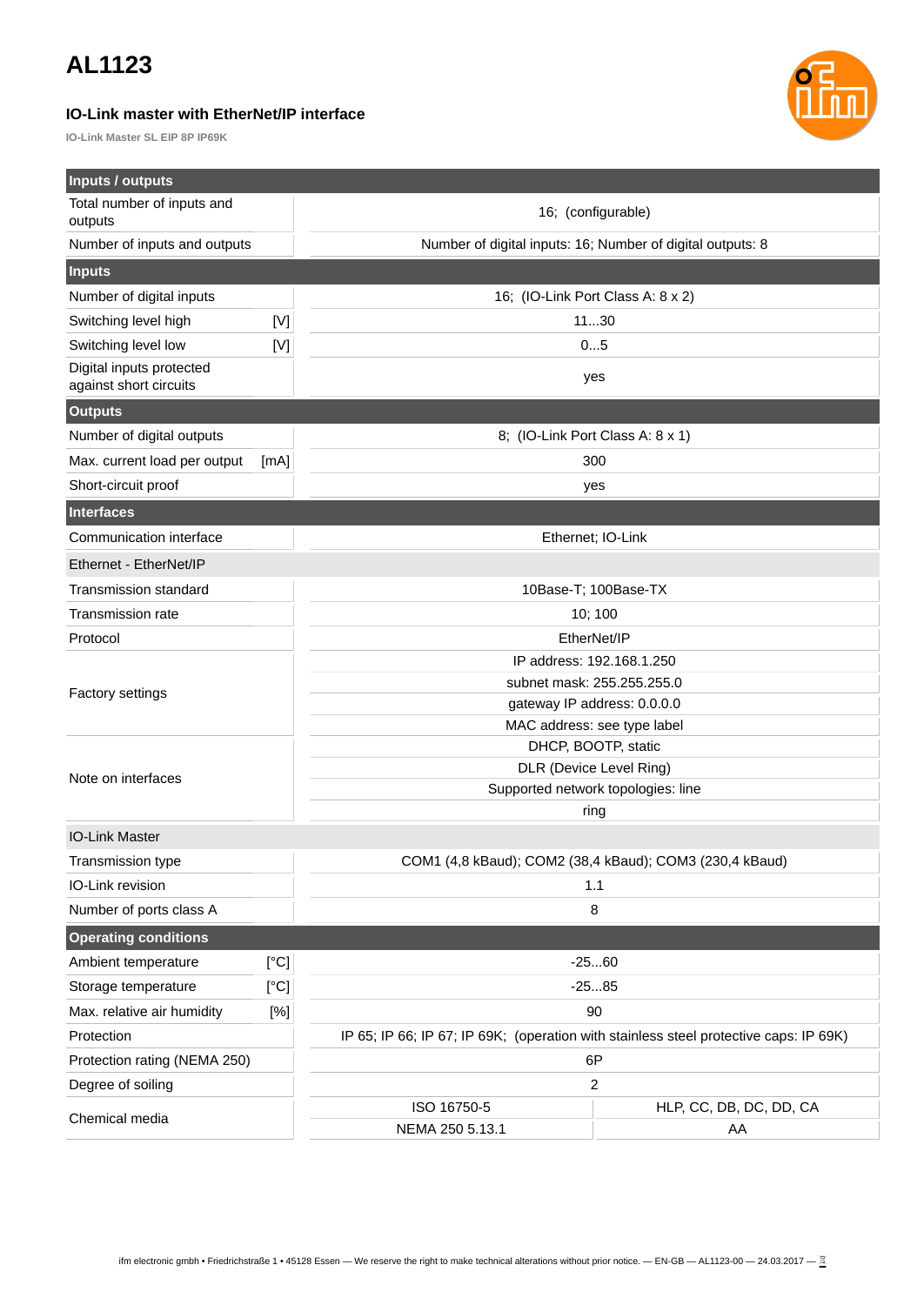### **IO-Link master with EtherNet/IP interface**



**IO-Link Master SL EIP 8P IP69K**

| Tests / approvals                       |         |                                                                |  |
|-----------------------------------------|---------|----------------------------------------------------------------|--|
| <b>EMC</b>                              |         | EN 61000-6-2                                                   |  |
|                                         |         | EN 61000-6-4                                                   |  |
| Shock resistance                        |         | DIN EN 60068-2-27                                              |  |
| Vibration resistance                    |         | DIN EN 60068-2-64 2009-04                                      |  |
|                                         |         | DIN EN 60068-2-6 2008-10                                       |  |
| <b>MTTF</b>                             | [years] | 78                                                             |  |
| Mechanical data                         |         |                                                                |  |
| Weight                                  | [g]     | 409                                                            |  |
| <b>Materials</b>                        |         | housing: PA grey; socket: stainless steel (1.4404 / 316L)      |  |
| Sealing material                        |         | <b>EPDM</b>                                                    |  |
| <b>Accessories</b>                      |         |                                                                |  |
| Items supplied                          |         | Protective cap: 1 x M12, stainless steel, E12542               |  |
| Remarks                                 |         |                                                                |  |
| Remarks                                 |         | For further information please see the operating instructions. |  |
| Pack quantity                           |         | 1 pcs.                                                         |  |
| <b>Electrical connection - Ethernet</b> |         |                                                                |  |
| Connector: M12; Sealing: EPDM           |         |                                                                |  |



| <b>IN / OUT X21, X22</b>                          |          |
|---------------------------------------------------|----------|
| 1                                                 | $TX +$   |
| $\overline{2}$                                    | $RX +$   |
| 3                                                 | $TX -$   |
| $\overline{4}$                                    | $RX -$   |
| 5                                                 | not used |
| <b>Electrical connection - Process connection</b> |          |

Connector: M12; Sealing: EPDM